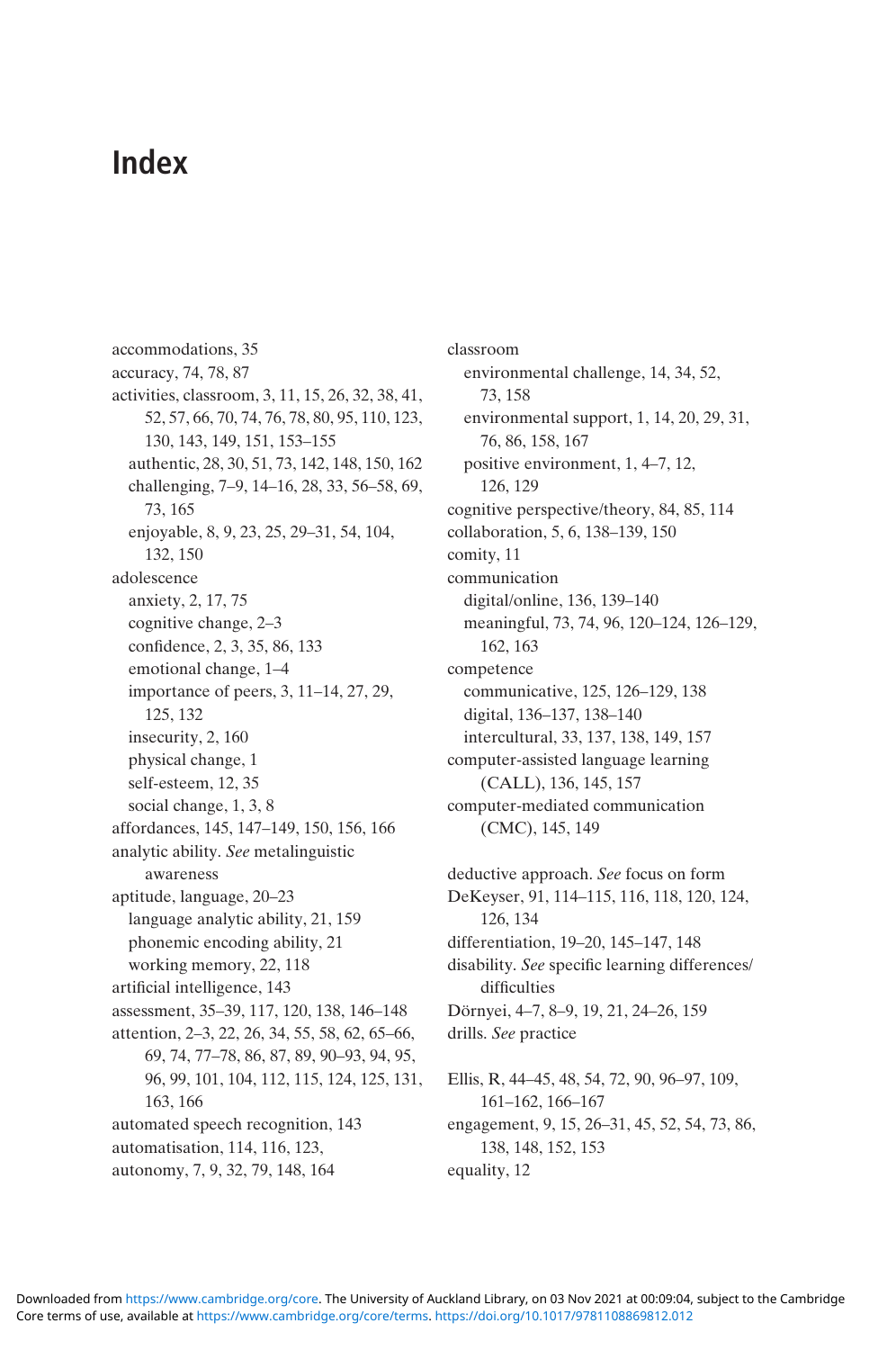Erlam, 23, 37, 97, 98, 100, 111, 152, 161, 163 expectations, 7–8, 15, 21, 28, 48, 52, 75–76, 158 feedback automatised, 141, 142, corrective. See focus on form, corrective feedback individual, 68, 69, 86, 125, 143, 147, 151 flipped classroom, 40 fluency, 45, 61, 64, 65, 78, 91, 114, 116, 117, 119, 122, 123, 129, 131–132, 133, 164, 165 focus on form corrective feedback, 97–99 deductive, 102, 103 explicit explanation, 10, 23, 37, 91–92, 97, 100–102, 104, 107, 115, 119, 159, 163, 165 grammar, 9, 23, 35, 39, 46, 50, 54, 65, 74, 90, 91, 92, 103, 106–108, 151, 159, 161 inductive, 101–104, 159 integrated, 95–96, 98, 101 isolated, 94, 96–97, 104 metalanguage, 100 reactive, 99 rules, 23, 91, 94, 100–103 student-initiated, 98–99 teacher-initiated, 90, 92–95, 96, 101, 104 focus on formS, 95, 96–97, 104, 111 form-meaning mapping, 96, 110, 118 formulaic language, 48–51, 63, 119, 162 game-based language learning. See learning

gamification, 150–152, 157 gifted student, 39 goals, 7–9, 12, 15, 50, 117, 147, 150 grammar. See focus on form group dynamics, 6, 9–14 mixed ability, 9 work. See pair work

Hattie, 4–7 heritage language learner, 10, 32–33, 44, 147

ideal L2 self. See motivation immersion, 61, 64, 65, 89 inclusion, 19–20, 32, 138 individualisation, 145–148 inductive approach. See focus on form input authentic, 28, 142, 147–148, 150, 165 comprehensible, 44, 52–54, 58 extensive, 45, 51, 90, 134, 162, 165 hypothesis, 44–45, 52–54 impoverished, 21, 45, 61–62, 92  $input + 1, 56 - 58$ maximising, 47–51, 58–59 meaning-focused, 47, 110, 165 redundancy, 53 interaction meaning-focused. See input, meaningfocused; output, meaning-focused peer, 5, 6, 11, 12–14, 76, 125 teacher–class, 6, 10 teacher–student, 5, 8, 9–11, 55 interactivity, 124–126, 134 Interface Hypothesis, 90–91 intonation, 78, 125–126

knowledge declarative, 114–115, 116, 119 explicit, 91, 162, 165 implicit, 89, 91, 162 procedural, 114, 116, 126 Krashen, 44, 56, 64, 89, 129, 160

learner abilities, 7–9, 10, 20–22, 28, 33, 61, 62–63, 68, 69, 87, 91, 150, 165 differences, 19–21, 23, 33–35, 37, 38–41, 104, 161 gifted, 39 interests, 3, 7–10, 20, 23–25, 54, 76, 79, 133, 136, 147, 148 needs, 3, 7–8, 9, 10, 19–20, 23, 31–32, 33, 35–39, 57, 147 learning cooperative, 4, 13–14, 125, 149 expanded learning space, 61–62 explicit. See knowledge, explicit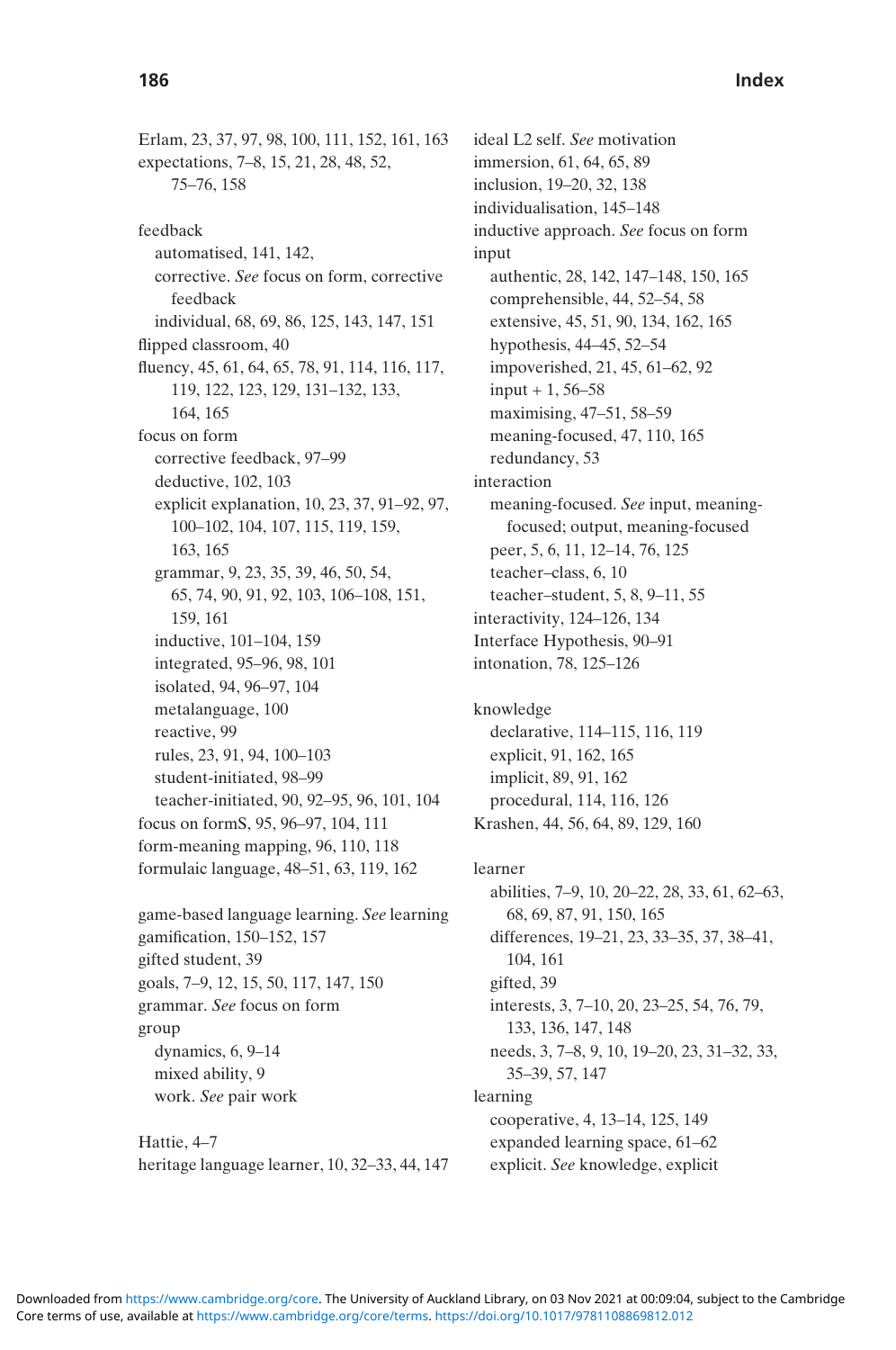## Index 187

game-based, 29, 145, 149, 150–152 implicit. See knowledge, implicit incidental, 50, 59, 91, 109, 111 online, 28, 30, 40, 54, 78, 135–157 out-of-class, 144, 150, 152–153, 155, rate of, 20, 34, 91, 92, 110, 115, 116 situated, 153–156 social, 149–152 styles, 4, 147 teacher-fronted, 125, 132 usage-based, 45–47 virtual learning spaces, 13, 144, 150, 153 levels of processing, 102–104 Lightbown, 45, 61, 89, 92, 94, 95, 96, 104 listening, 51, 57, 65, 90, 113, 124, 131, 140, 142, 148, 163 literacy, 10, 11, 33, 61 audio-visual, 149 critical digital, 137, 139, 140, 155 dictionary, 141 digital, 136, 138 media digital, 135–157 non-digital, 51, 140, 156 social, 144, 149–150, 153 meme, 143–144 memory. See aptitude, language metalinguistic awareness, 3, 20, 91, 101, 110, 159 mobile-assisted language learning (MALL/ MLL), 136, 145, 153–155 motivation, 15, 20, 152 extrinsic, 24–25 ideal L2 self, 25–26, 159 intrinsic, 8, 24–25 low, 7, 35 multilingual learner, 31–33 multimodality, 11, 54, 138, 141, 144 mutuality, 10, 12 Nation, 38, 47, 56, 64, 65, 69, 70, 71, 73,

77–78, 79, 81, 89, 104, 109, 110, 111, 118, 122, 131–132, 133, 165–167 negotiation of meaning, 85–86, 125, 152, 164 Noticing Hypothesis. See attention

Ortega, 113, 116, 124–131, 133 output communicative, 73 comprehensible, 65–66, 143 extended, 72 meaning-focused, 64, 73–75, 77, 110, 165 noticing a gap, 68, 95, 98, 99, 101, 128 pushed, 68, 69–73, 75, 82, 87, 88 reflecting on language, 68–69, 116, 131, 142 time pressure, 70–71, 132, 150 pair work, 10, 12–14, 29, 31, 40, 81, 104, 112, 120, 125, 132, 164 Pegrum, 137, 152 Philp, 3, 5, 6, 9–10, 14, 26, 27, 98, 100, 126 practice communicative, 117, 120, 123 drills, 74, 87, 117–119, 133 interactive, 124–126, 131 meaningful, 117, 120–123, 126–129, 131, 133 mechanical, 74, 117, 118–119 optimal, 124–131 pragmatics, 92 proceduralisation. See automatisation production. See output proficiency, 9, 11, 32, 45, 54, 57, 60, 61, 62, 69, 75, 84, 114, 116, 134, 146, 162 pronunciation, 10, 35, 78, 90, 92, 98, 110, 118–119, 133, 143–145 puberty. See adolescence reading, 33, 35, 42, 51, 52, 65, 69, 90, 113, 131, 134, 140, 142, 148, 161, 165 reality augmented, 144, 156 virtual, 144, 156 register, 95, 110 relationships classroom, 5, 7, 13, 76 peer. See interaction, peer positive, 5–7, 15, 29, 55, 167 teacher–student. See interaction, teacher–student respect, 3, 6, 10, 12–13, 61 Rubie-Davies, 7–8, 48, 52, 75